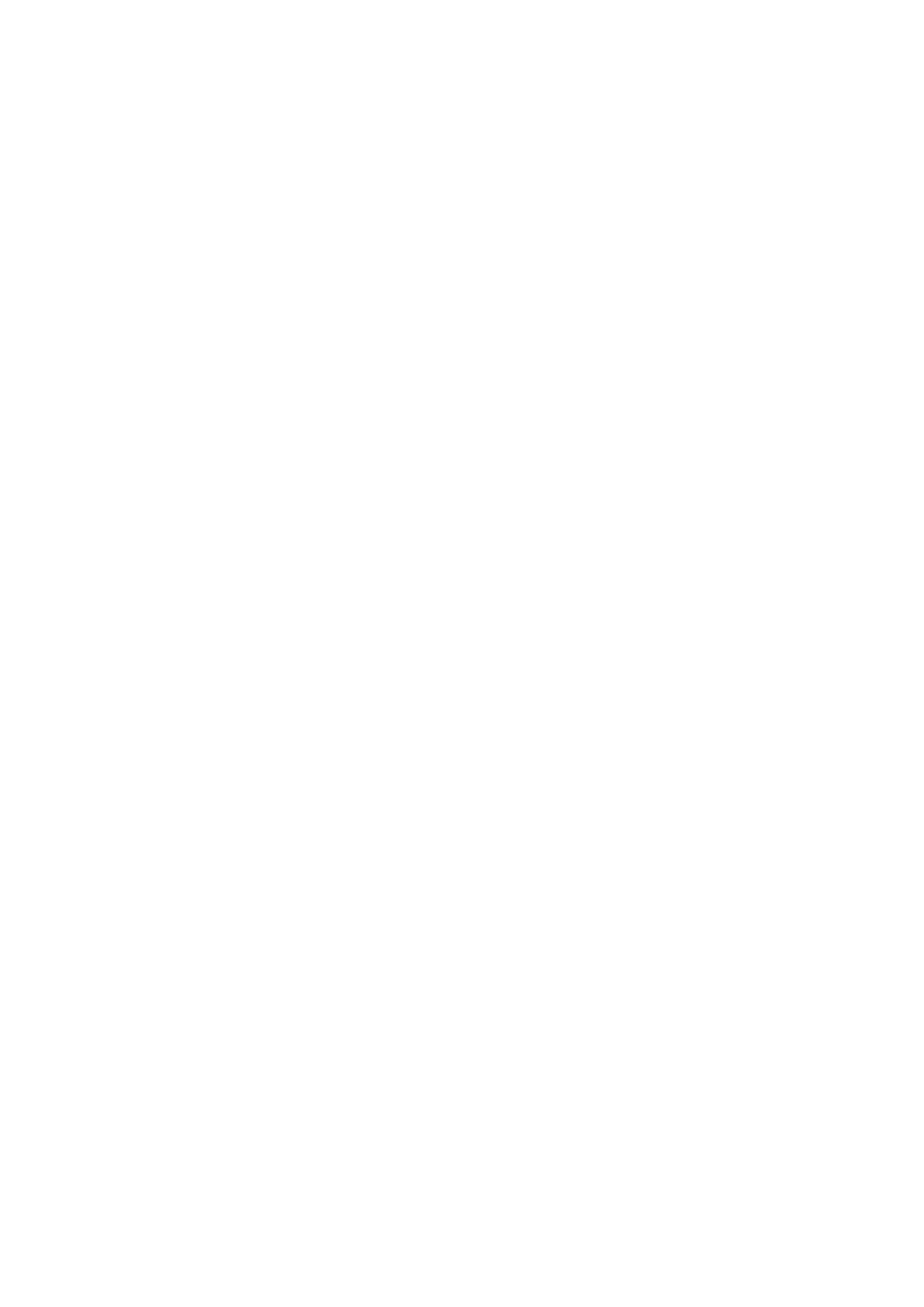# **Revised Framework document for the National Crime Agency**

Presented to Parliament pursuant to paragraph 6 (2)(c) of Schedule 2 to the Crime and Courts Act 2013

May 2015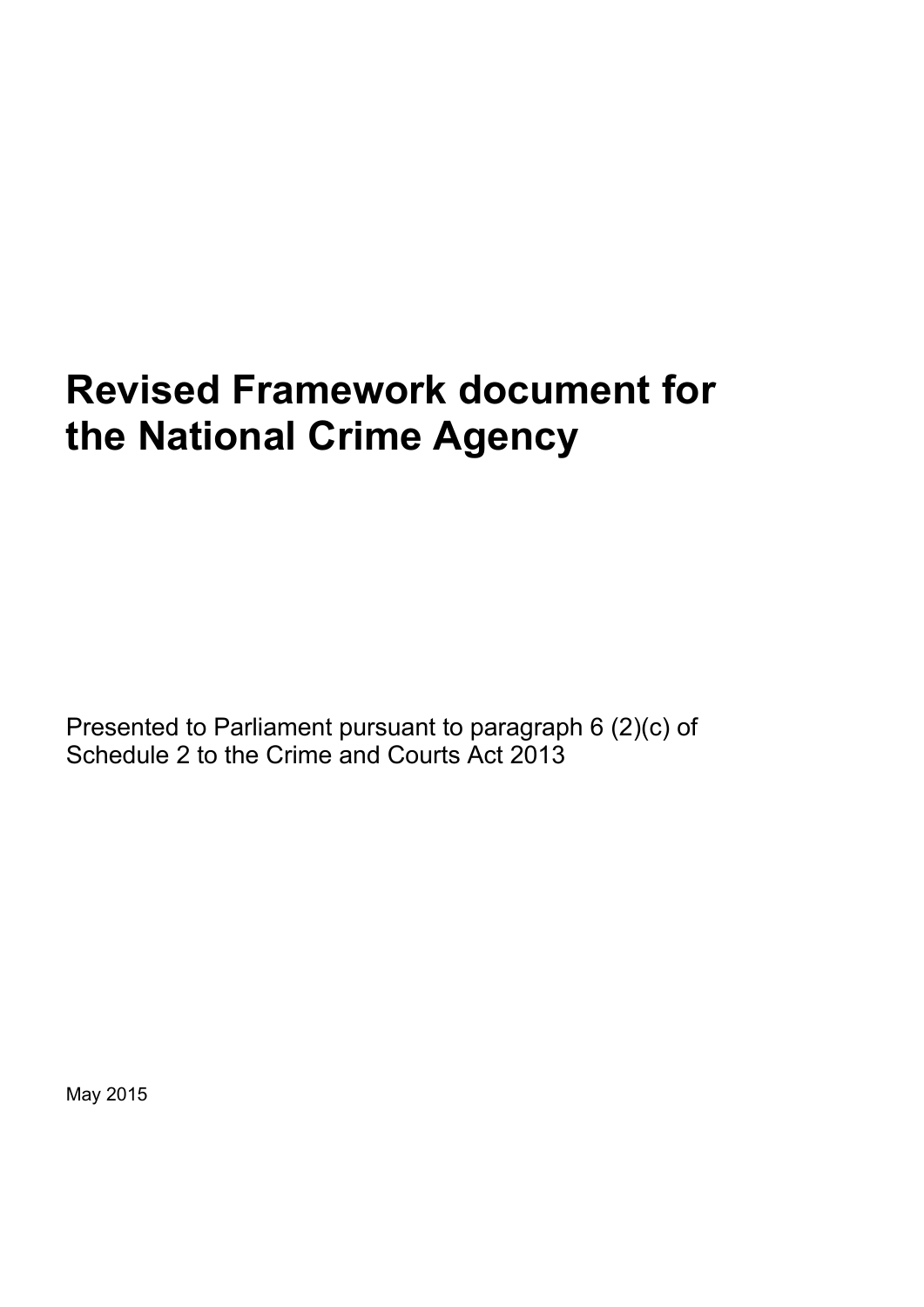

#### © Crown copyright 2015

This publication is licensed under the terms of the Open Government Licence v3.0 except where otherwise stated. To view this licence, visit [nationalarchives.gov.uk/doc/open-government](http://www.nationalarchives.gov.uk/doc/open-government-licence/version/3)[licence/version/3](http://www.nationalarchives.gov.uk/doc/open-government-licence/version/3) or write to the Information Policy Team, The National Archives, Kew, London TW9 4DU, or email: [psi@nationalarchives.gsi.gov.uk](mailto:psi@nationalarchives.gsi.gov.uk).

Where we have identified any third party copyright information you will need to obtain permission from the copyright holders concerned.

This publication is available at [www.gov.uk/government/publications](http://www.gov.uk/government/publications)

Any enquiries regarding this publication should be sent to us at Home Office, Pursue Unit, Strategic Centre for Organised Crime, 6th Floor, Peel Building, 2 Marsham Street, London SW1P 4DF

Print ISBN 9781474117012 Web ISBN 9781474117029

Printed in the UK by the Williams Lea Group on behalf of the Controller of Her Majesty's Stationery Office

ID 20031503 05/15

Printed on paper containing 75% recycled fibre content minimum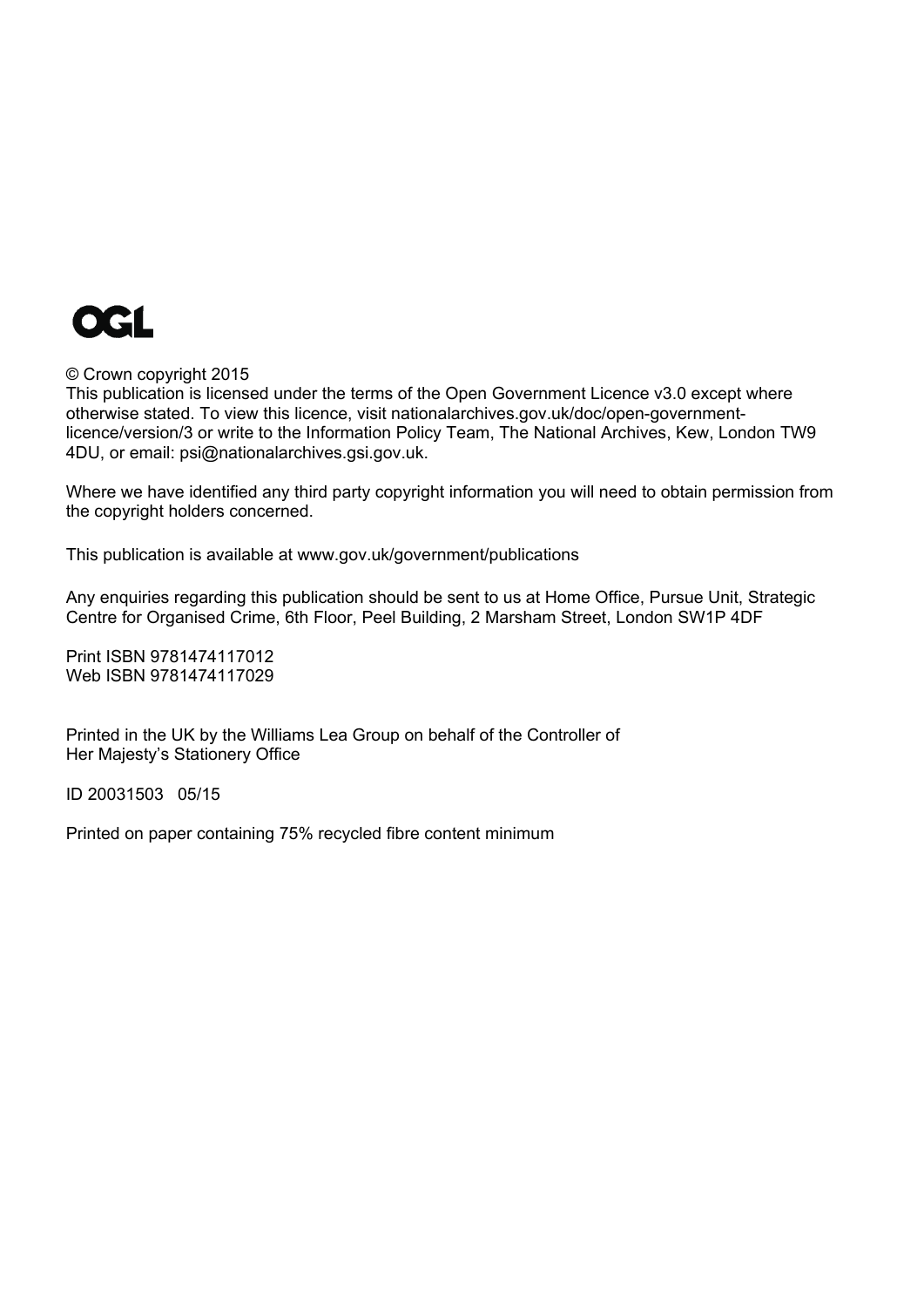# **Contents**

| 1.                                                         | Introduction                                     | 3              |
|------------------------------------------------------------|--------------------------------------------------|----------------|
| 2.                                                         | The NCA Framework Document                       | 3              |
| 3.                                                         | <b>Status</b>                                    | 3              |
| 4.                                                         | Roles and Responsibilities                       | 4              |
| 5.                                                         | Scrutiny by other Public Bodies                  | $6\phantom{1}$ |
| 6.                                                         | <b>Internal Governance</b>                       | 6              |
| 7.                                                         | Working in Partnership                           | 8              |
| 8.                                                         | <b>Financial Management</b>                      | 9              |
| 9.                                                         | Transparency and Information                     | 13             |
| 10.                                                        | Arrangements for Changing the Framework Document | 13             |
| 11.                                                        | Interpretation                                   | 13             |
| NCA Framework Document Annex: NCA Publication Requirements |                                                  | 14             |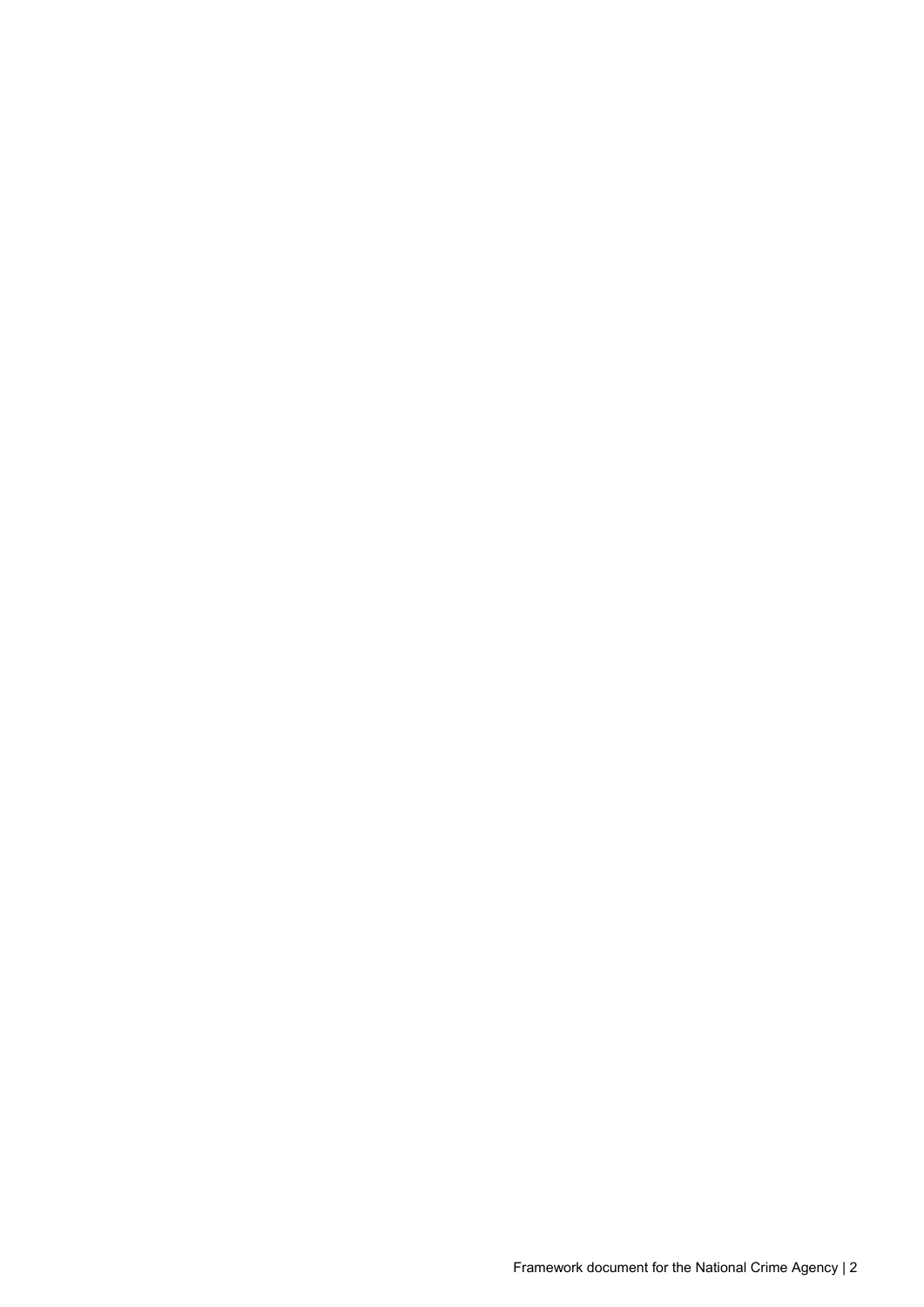# **FRAMEWORK DOCUMENT FOR THE NATIONAL CRIME AGENCY**

This Framework Document replaces the first Framework Document signed by the Home Secretary and the Director General of the National Crime Agency on 15 October 2013.

## <span id="page-6-0"></span>**1. Introduction**

- 1.1 The National Crime Agency (NCA) is accountable to the Home Secretary and, through the Home Secretary, to Parliament. The NCA's core mission, as set out by the Government in *National Crime Agency: A Plan for the Creation of a National Crime Fighting Capability* (published in June 2011), is to lead the UK's fight to cut serious and organised crime. An integral part of UK law enforcement, the NCA will have strong, two-way links with local police forces and other law enforcement and intelligence agencies. The NCA will respect the devolution of powers, recognising the primacy of those in whose territories it operates. The NCA will have open and transparent working relationships with its key operational partners and partners in the private sector, in order to maximise overall impact in disrupting criminal activity.
- 1.2 The NCA will be responsible for publishing an authoritative annual assessment of the threat to the UK from organised crime and an authoritative assessment of threats to border security. It will also publish a range of information about its own performance and contribution to reducing that threat, including how the NCA allocates its resources and manages its risks.

# **2. The NCA Framework Document**

- <span id="page-6-1"></span>2.1 This Framework Document sets out the respective roles and responsibilities of the Secretary of State for the Home Department ('the Home Secretary') and the Director General of the NCA ('the Director General') and the principles which will govern the relationship between the Home Office and NCA. It further sets out the ways in which the NCA is to operate as set out in the Crime and Courts Act 2013 ('the Act'). The purpose of the document is to set out the NCA's accountability, management, operational and financial arrangements and to explain how the relationship between the Home Secretary and the National Crime Agency is intended to function as a direct and open working relationship, in which both support and scrutiny can apply in equal measures. These principles will apply to NCA activity both in the UK and overseas.
- 2.2 The framework document is issued by the Home Secretary pursuant to the Act.<sup>1</sup> The Home Secretary and Director General will be under a statutory duty to have regard to this document in exercising their functions in relation to the NCA. $<sup>2</sup>$  Nothing in this framework document will</sup> supersede or vary the duties and/or functions exercisable by the Secretary of State, the Director General or NCA officers which are set out in the Act and other relevant enactments.

## **3. Status**

<span id="page-6-2"></span>3.1 The NCA is formed under Part 1 of the Act; the NCA became operational on  $7<sup>th</sup>$  October 2013. The Director General and NCA officers will operate within the provisions of the Act and other relevant enactments. The NCA's functions are exercisable on behalf of the Crown. The NCA is classified as a Non-Ministerial Department (NMD), which means that it operates as a government

 $\overline{a}$ 1 Paragraph 2, Schedule 2 to the Crime and Courts Act 2013.

<sup>2</sup> Section 4(2)(c) and paragraph 3, Schedule 2 to the Crime and Courts Act 2013.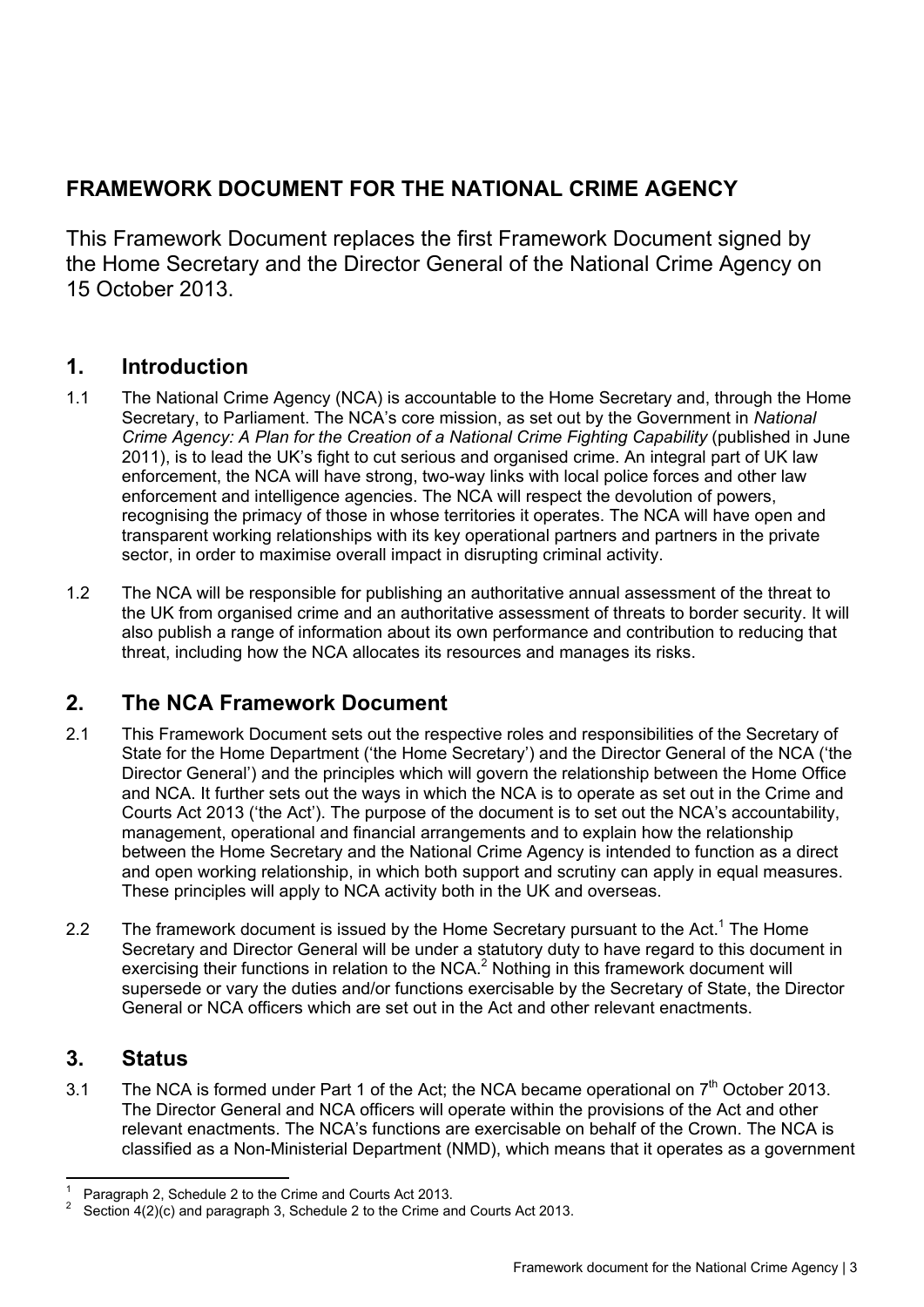department in its own right but does not have its own dedicated minister.<sup>3</sup> Instead it is headed by the Director General, who is accountable to the Home Secretary as sponsoring minister, and through the Home Secretary to Parliament. This framework document sets out further detail on what NMD status means in practice for the NCA.

## **4. Roles and Responsibilities**

## <span id="page-7-0"></span>*Home Secretary*

4.1 The Home Secretary is charged with safeguarding the public, preventing crime and protecting the UK's borders and national security. The Home Secretary will have a legal duty to determine the 'strategic priorities' for the NCA, in consultation with the Director General and with the NCA's strategic partners.<sup>4</sup> The Home Secretary will hold the Director General to account for the discharge of the 'NCA functions' while also respecting the Director General's operational independence (as explained at paragraph 4.2b) and, where appropriate, the Home Secretary will account to Parliament. The Home Secretary will also select and appoint the Director General<sup>5</sup> and will designate the Director General with operational powers as required.<sup>6</sup>

## *NCA Director General*

- 4.2 The NCA will be under the direction and control of the Director General. As the head of the NCA, the Director General will:
	- a. determine 'operational priorities' for the NCA,<sup>7</sup> in line with the 'strategic priorities' set by the Home Secretary;
	- b. be responsible (including through a senior NCA officer acting on his or her behalf) for all decisions about which operations to conduct and how they should be conducted.<sup>8</sup> This would include, for example, decisions about whether to continue or stop a criminal investigation;
	- c. have direction and control over all NCA officers (including NCA specials and secondees); $9$
	- d. ensure that NCA officers operate within the legislative framework set out in the Act and other relevant enactments;10
	- e. account to the Home Secretary for the discharge of the NCA's functions in accordance with the strategic priorities;
	- f. provide information to the Home Secretary, if requested, about any aspect of the NCA's undertakings including resources;
	- g. be responsible for issuing an annual plan at the start of the financial year setting out how the NCA will deliver the strategic and operational priorities, and an annual report at the end of the year on progress made:<sup>11</sup>

<sup>-&</sup>lt;br>3 Categories of public bodies: a guide for departments (Cabinet Office, December 2012).

<sup>4</sup> Section 3, Crime and Courts Act 2013.

 $5$  Paragraph 7, Schedule 1 to the Crime and Courts Act 2013.

<sup>6</sup>  $^{6}$  Paragraph 7, Schedule 1 and Section 9(2), Crime and Courts Act 2013.

Section 4(5), Crime and Courts Act 2013.

<sup>8</sup> Section  $4(1)$ , Crime and Courts Act 2013.

<sup>9</sup> Any reference to NCA officers (unless otherwise stated) includes NCA specials and secondees under the direction and control of the Director General. NCA specials are part-time, unpaid officers volunteering their time and s This includes, for example, obtaining the relevant authority from the Home Secretary for the use of investigatory powers<br>under Part 1 of the Regulation of Investigatory Powers Act 2000.

<sup>&</sup>lt;sup>11</sup> The Act requires the Director General to consult the NCA's 'strategic partners' and obtain the prior consent of the Secretary of State (and where relevant the Scottish Ministers, the Department of Justice in Northern Ireland and the Northern Ireland Policing Board) before issuing the annual plan. Section 4 and Part 2, Schedule 2 to the Crime and Courts Act 2013 as amended.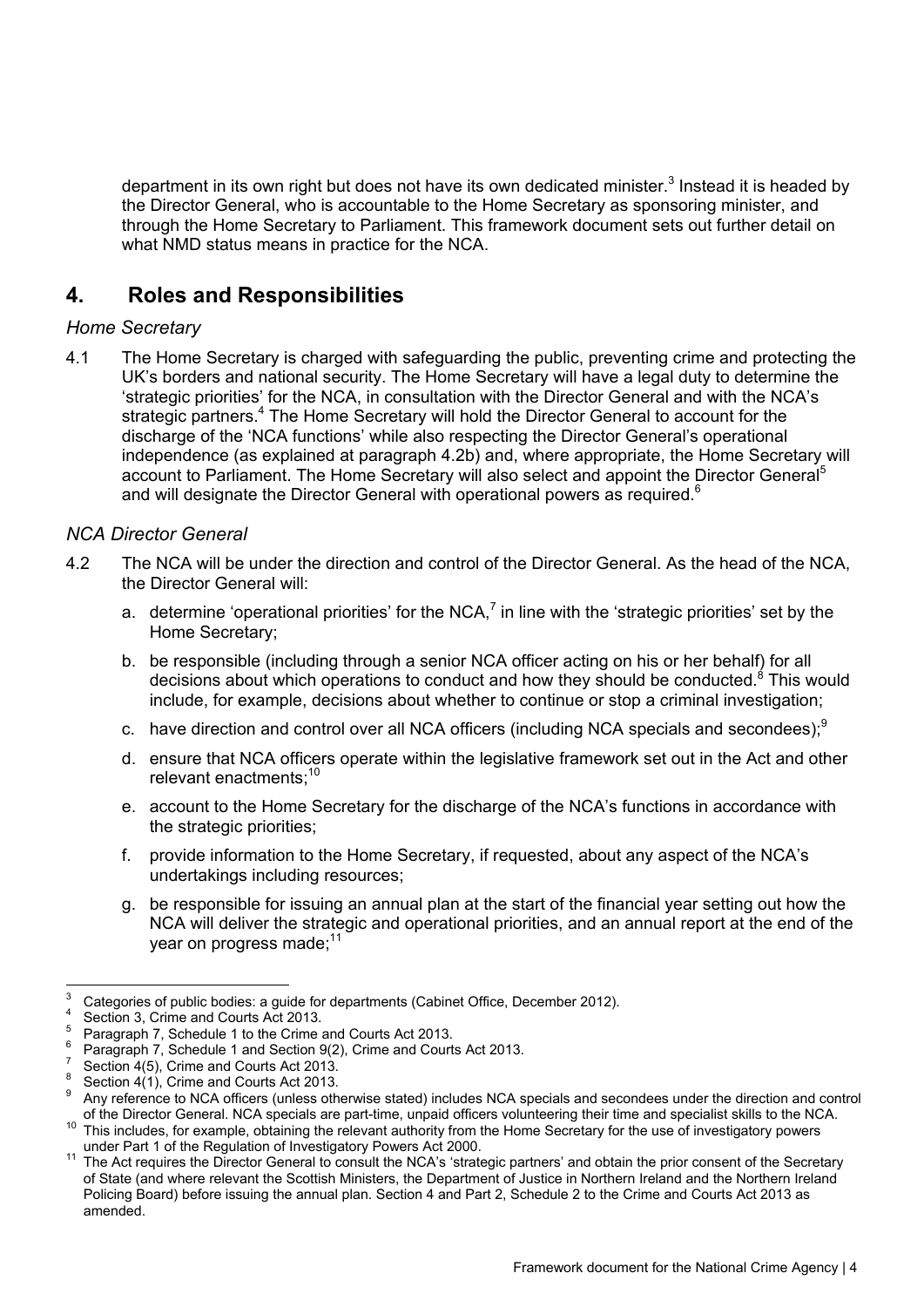- h. be responsible for the appointment of all NCA officers other than the Director General,  $^{12}$  and for designating NCA officers with operational powers; $^{13}$
- i. as the NCA Accounting Officer, ensure the proper financial management of the NCA (see further detail in section 8); and its effective corporate governance in accordance with other good practice;
- j. ensure that an NCA officer has obtained the agreement of the Lord Advocate before the NCA officer carries out activities in Scotland in relation to an offence which the NCA officer suspects has been (or is being) committed; <sup>14</sup>
- k. will seek the agreement of the Chief Constable of the Police Service of Northern Ireland ('PSNI') for a designated NCA officer to exercise the powers and privileges of a Northern Ireland Constable and for an NCA officer to use covert techniques in Northern Ireland<sup>15</sup>.

## *Home Office officials*

4.3 Home Office officials will support the relationship between the Home Secretary and the Director General.

Their responsibilities in relation to the NCA will include:

- a. advising the Home Secretary (and where necessary, other government departments or ministers) about how the NCA's functions are being discharged and other NCA matters;
- b. advising the Home Secretary about his or her powers, duties and responsibilities in relation to the NCA and its officers;
- c. advising the Director General about the policy, strategic and legislative framework relevant to the NCA;
- d. advising the Home Secretary and Director General about the arrangements described in this framework document; and
- e. ensuring that arrangements are in place to keep NCA information secure, in accordance with the Government Security Classifications.

#### *Other government departments*

4.4 While the Home Office is the primary department with oversight of the NCA's work, the NCA will also need to engage with other government departments. The Director General may negotiate partnership agreements or Memoranda of Understanding (MoU) with other government departments where appropriate, and will keep the Home Office informed (see also below paragraph 7.1).

 $12$ Paragraph 9, Schedule 1 to the Crime and Courts Act 2013. These appointments will be civil service appointments, and must<br>be made in accordance with the regulations set out by the Civil Service Commission.

<sup>13</sup> Section 10, Crime and Courts Act 2013.<br><sup>13</sup> Section 10, Crime and Courts Act 2013.<br><sup>14</sup> See also: Paragraph 6, Schedule 1 to the Crime and Courts Act 2013. The 'Scottish general authorisation' will further set out requi

<sup>15</sup> Covert investigatory techniques means 'relevant investigatory activity' as defined in paragraph 6A, Schedule 1 to the Crime and Courts Act 2013. The 'Northern Ireland general authorisation' will further define the requirement on the Director General to ensure NCA officers carrying out activities to combat serious and organised crime in Northern Ireland have regard to the relevant community impact assessment and secure the support of the local community.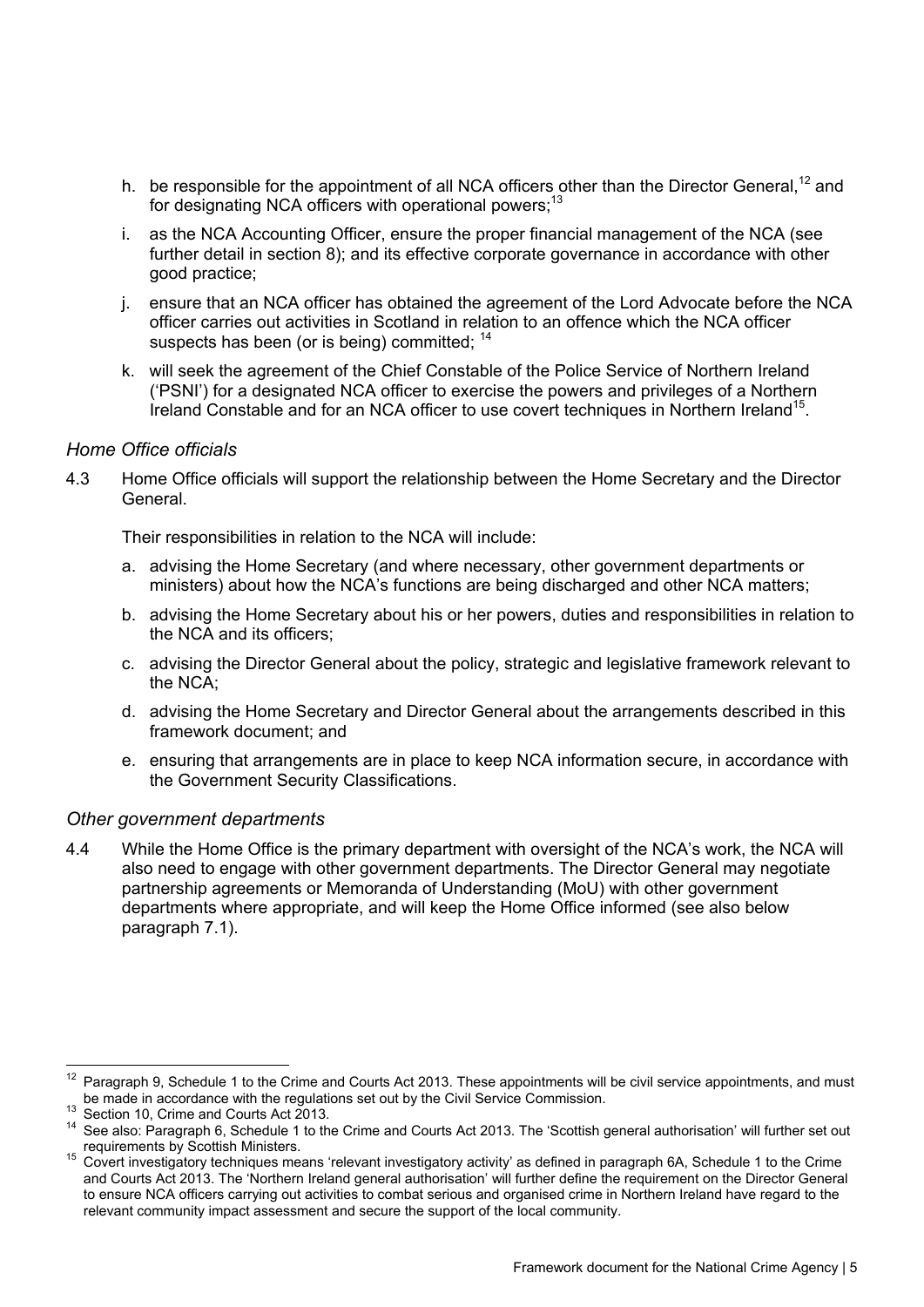# **5. Scrutiny by other public bodies**

- <span id="page-9-0"></span>5.1 While the Director General's principal accountability will be to the Home Secretary, the NCA will also be subject to scrutiny by Parliament, the Scottish Parliament and Northern Ireland Assembly, the Northern Ireland Policing Board<sup>16</sup> and other public bodies, and is expected to cooperate fully. The bodies which have a statutory role to inspect, scrutinise or regulate the functions or activities of the NCA include (but are not limited to) HM Inspectorate of Constabulary,17 the National Audit Office and the Independent Police Complaints Commission. In Scotland this also includes the Police Investigations and Review Commissioner and in Northern Ireland the Police Ombudsman and Criminal Justice Inspector.<sup>18</sup>
- 5.2 Whilst the Director General will remain accountable to the Home Secretary, the Northern Ireland Policing Board may, after consultation with the Home Secretary, require the Director General to submit a report on a 'relevant NCA matter' as the Board may specify, and after considering such a report, the Board may, having consulted again with the Home Secretary, instruct an inquiry to be held <sup>19</sup>

## **6. Internal Governance**

- <span id="page-9-1"></span>6.1 The Director General may arrange for any function of the Director General to be exercised by a senior NCA officer, with the exception of the Director General's powers of direction<sup>20</sup> (however, the direction powers may be exercised in the Director General's absence by a senior NCA officer who has been designated for this purpose by the Director General<sup>21</sup>). For these purposes a "senior NCA officer" means an NCA officer who is at, or above grade  $3<sup>22</sup>$
- 6.2 The Director General will establish and chair a Management Board ('the Board'). The Board's functions will be both **advisory** – setting overall direction for the Agency within the scope of the Home Secretary's strategic priorities; and **supervisory** – scrutinising performance and challenging the Agency on delivery. In line with Government best practice as set out in the Cabinet Office's 'Corporate governance in central government departments; Code of good practice 2011' ('the 2011 Code'), the responsibility of the Board includes the following areas:
	- a. **Strategic Clarity:** setting the vision and ensuring all activities contribute towards it;
	- b. **Commercial Sense:** ensuring sound financial management by virtue of a professionally qualified and experienced finance director; scrutinising the allocation of financial and human resources; ensuring organisational design supports strategic objectives; setting the NCA's risk appetite and ensuring controls are in place to manage risk and to ensure value for money;
	- c. Talent Management: ensuring the NCA has the people to deliver current and future needs:<sup>23</sup>

<sup>16</sup> Section 33A of the Police (Northern Ireland) Act 2000, as amended by the Crime and Courts Act 2013 (National Crime<br>Agency and Proceeds of Crime)(Northern Ireland) Order 2015

<sup>&</sup>lt;sup>17</sup> Payment arrangements for HMIC inspections are set out in paragraph 8.17.<br><sup>18</sup> Section 11, Crime and Courts Act 2013 and Section 47, Justice (Northern Ireland) Act 2000.<br><sup>19</sup> Sections 59(6)-(10) and 60(18)-(2), Police

<sup>&</sup>lt;sup>20</sup> Section 5(5) and paragraph 11, Schedule 3 to the Crime and Courts Act 2013.<br><sup>21</sup> Paragraph 10, Schedule 1, to the Crime and Courts Act 2013.<br><sup>21</sup> The NCA will publish information about the arrangements which will be p delegation of a function conferred on the Director General by an 'enactment' to be exercised by a senior NCA Officer. For the purpose of this footnote, the expression 'enactment' means an Act of Parliament, an Act of the Scottish Parliament and an<br>Act of the Northern Ireland Assembly.

<sup>&</sup>lt;sup>23</sup> In line with the 2011 code, the Board will establish a Nominations and Governance Committee.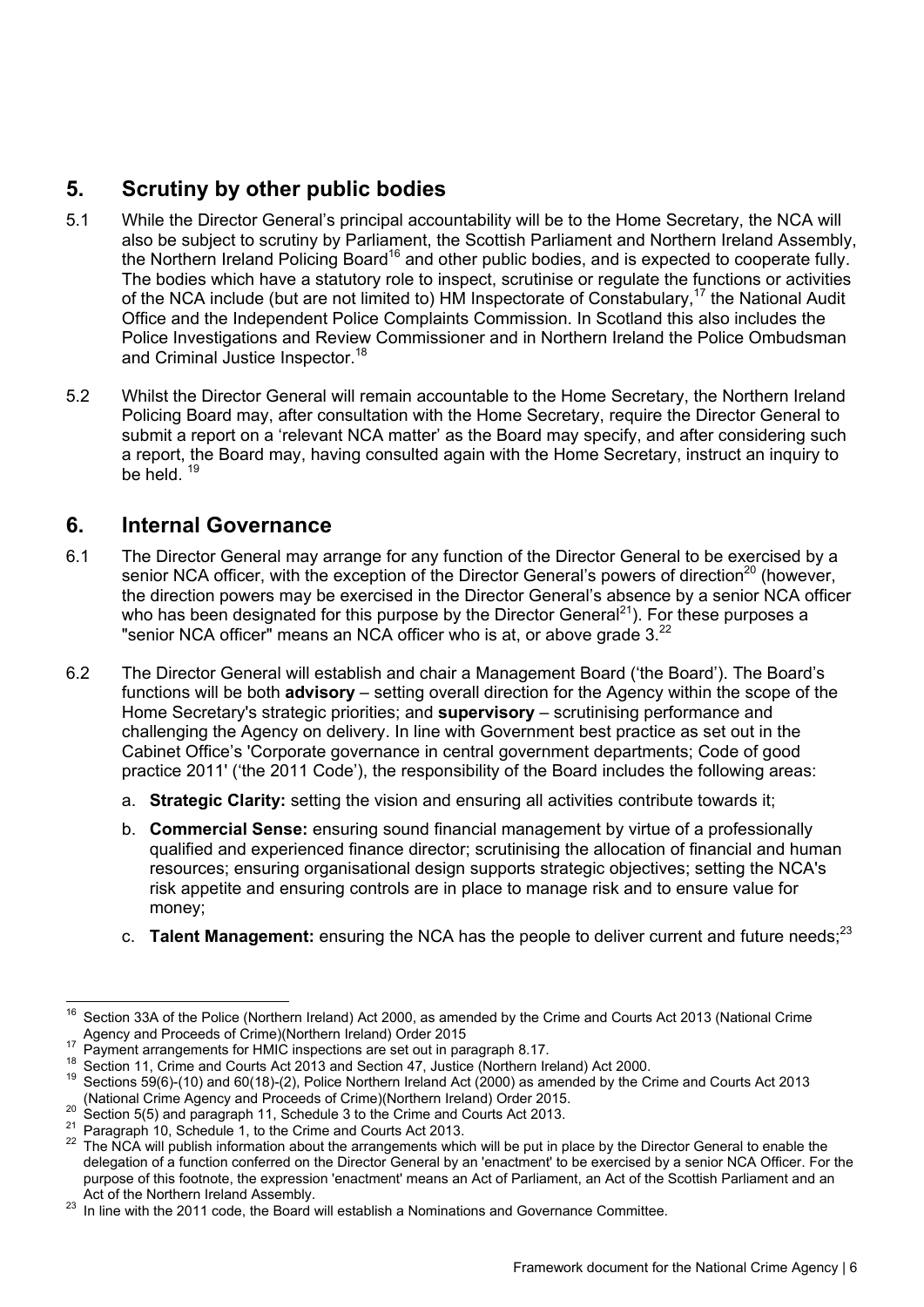d. **Performance Monitoring:** agreeing the NCA business plan; monitoring and steering performance against the plan; scrutinising performance and setting values and standards; ensuring clear, consistent, comparable performance information is used to drive improvements.

As part of its responsibility under sub-paragraph (b) above, the Board will ensure that effective arrangements are in place to provide assurance on risk management, governance and internal control, including establishing an Audit and Risk Committee to provide advice on risk management and audit in line with the 2011 code.

- 6.3 The Board's membership will consist of the Director General as Chair; up to ten senior operational leaders of the NCA; and no fewer than three senior non-executive members. Nonexecutive members' skills and experience will enable them to provide constructive challenge and advice to the executive leadership.<sup>24</sup> The members of the Board will be appointed by the Director General. Before appointing a non-executive member to the Board, the Director General will consult the Home Secretary.<sup>25</sup>
- 6.4 Non-executive members will hold office in accordance with the terms of their respective appointment agreed with the NCA. A non-executive appointment will be for a term not exceeding three years. A person who has previously been, or currently is, a non executive member of the Board may be appointed again as a non-executive member of the Board for a further term not exceeding three years, in accordance with the consultation requirements at paragraph 6.3, provided that the person does not hold office as a non-executive member for more than 10 years in total.
- 6.5 The Chair may further invite others to attend Board meetings as observers or advisers to the Board. A senior Home Office official will normally attend Board meetings; will receive the Board's papers, including monthly financial reporting; and will receive records of Board meetings.

## *CEOP*

6.6 The Board will also give effect to the six principles for the Child Exploitation and Online Protection (CEOP) Command as set out in the NCA Plan of 2011.26 Namely, the Board will (i) retain its operational independence within the context of the NCA; (ii) have clear, delegated authority for its budget; (iii) continue to include external partners in its governance; retain its well-known CEOP brand; (iv) retain its mixed economy of staff, from a variety of disciplines; and (vi) continue its innovative partnerships with the public, private and third sector and have the ability to raise and hold funds from donors.

## *Northern Ireland*

6.7 The NCA will be required to take such steps as the Director General considers necessary to ensure all NCA officers exercising functions in Northern Ireland have read and understood the code of ethics as currently in force in Northern Ireland. The Director General will, so far as practicable, ensure that the provisions of the code are reflected in the NCA disciplinary procedures applicable to NCA officers in relation to their exercise of functions in Northern Ireland.<sup>27</sup>

 $\overline{a}$ NCA non executive board members will be subject to the Cabinet Office Code of Conduct for Board Members of Public

Bodies (2011).<br><sup>25</sup> Appointments of NCA non executive board members (NEBMs) are not public appointments and are not regulated by the Office of the Commissioner for Public Appointments (OCPA). These appointments will be made in line with the arrangements for appointing NEBMs to Enhanced Departmental Boards elsewhere in government, as set out at http://publicappointments.cabinetoffice.gov.uk/applications/501fcc50e4b0746aa1e7e24a.

<sup>26</sup> [https://www.gov.uk/government/uploads/system/uploads/attachment\\_data/file/97826/nca-creation-plan.pdf.](https://www.gov.uk/government/uploads/system/uploads/attachment_data/file/97826/nca-creation-plan.pdf)<br>27 Section 52, (10) (A) and (10)(B), Police (Northern Ireland) Act (2000) as amended.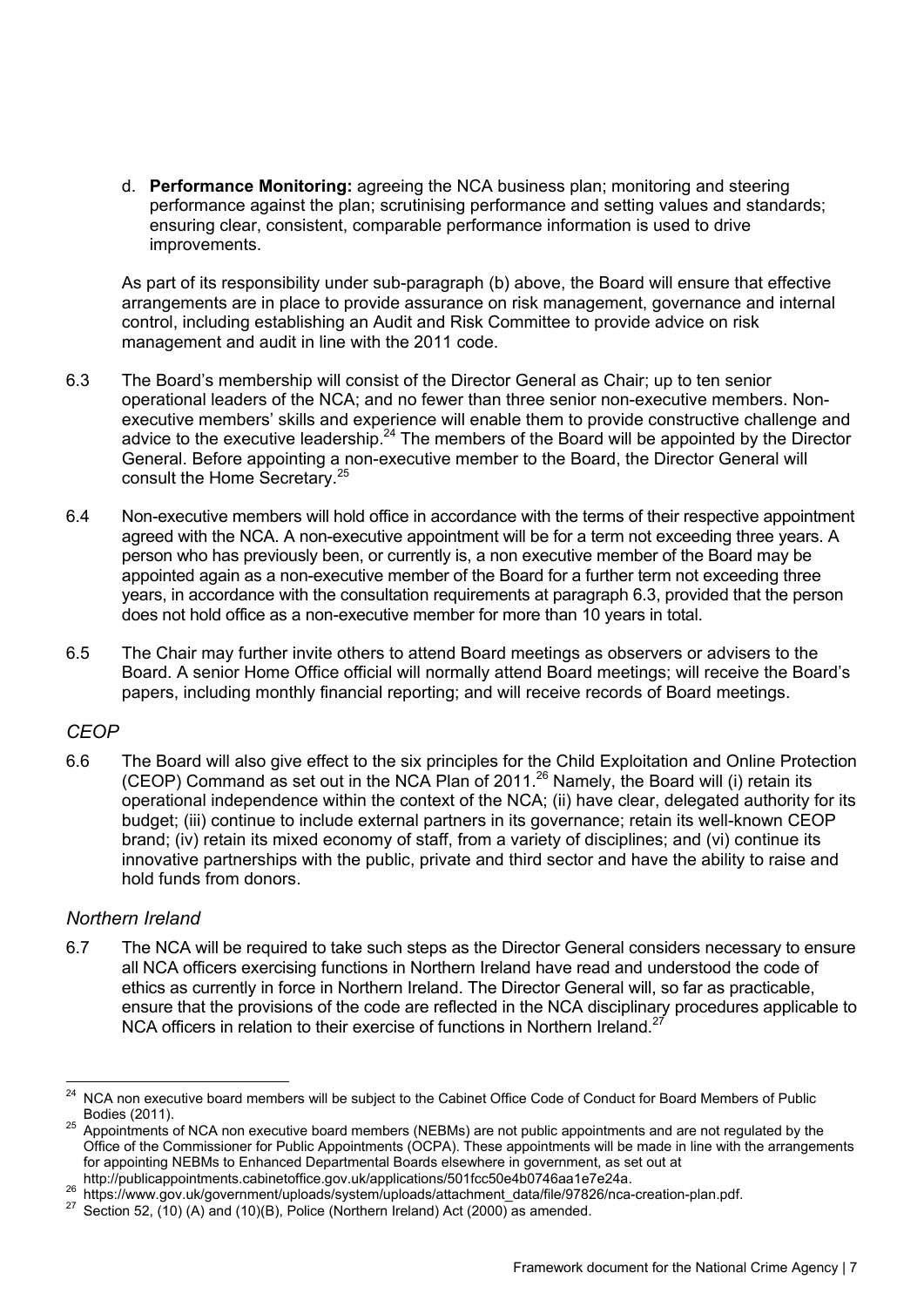## **7. Working in Partnership**

- <span id="page-11-0"></span>7.1 The NCA will work collaboratively with other government departments, UK police forces and law enforcement agencies ('UK law enforcement partners') and Island police forces and law enforcement agencies ('Island partners'). The NCA may develop agreements with partner organisations to set out the key principles of collaboration, supported by more detailed operational protocols as necessary.28
- 7.2 The Director General will engage with policing accountability structures in Scotland and Northern Ireland and will attend sessions with Committees of the Scottish Parliament, the Northern Ireland Assembly and the Northern Ireland Policing Board at their request, where practicable. The Director General will establish a strong relationship with the Scottish Police Authority and the Northern Ireland Policing Board in respect of the Agency's activity in Scotland and Northern Ireland. The NCA will be an active member of the Northern Ireland Organised Crime Task Force and the Scotland Serious Organised Crime Task Force.
- 7.3 Collaboration between work on counter terrorism and organised crime is a priority. The Government has set a clear direction in the Strategic Defence and Security Review to explore the potential synergies between organised crime and counter terrorism policing business support and operational capabilities, to maximise the effectiveness and efficiency of our overall effort and spend against organised crime and terrorism without diluting the focus on either. This commitment has been repeated in CONTEST and the Serious and Organised Crime Strategy. In line with this direction, the Home Secretary expects the NCA in England, Wales and Scotland to work with counter terrorism police, ROCUs, and agency networks to develop closer collaboration and sharing of capabilities, including at the border, in prisons, and on technical issues (including surveillance and IT), Cyber and Digital Investigations, financial investigations, and through colocation of estates where possible.
- 7.4 The Home Secretary recognises that there are particular concerns about the policing of counter terrorism in Northern Ireland. As a consequence the Government has no plans to make an order under section 2 of the Act which would confer counter terrorism functions on the NCA in Northern Ireland.

## *Tasking and assistance*

 $\overline{a}$ 

- 7.5 The Act provides for two-way voluntary tasking and assistance arrangements between the NCA, UK law enforcement partners and Island partners, in addition to any other form of cooperation arrangement that the NCA may formulate with UK law enforcement partners, HM Armed Forces and HM Coastguard.<sup>29</sup>
- 7.6 In the event satisfactory voluntary arrangements cannot be made, or cannot be made in time, the Act provides that the Director General may issue a direction to a chief officer of an England and Wales police force or the chief constable of the British Transport Police (with the latter case subject to the consent of the Secretary of State for Transport).<sup>30</sup> There are similar reciprocal directed assistance arrangements which apply between the NCA and a number of partners (subject to consent requirements). $31$

The Director General will ensure that NCA officers operate in accordance to the principles of the General Authorisations and<br>any supporting Memoranda of Understanding in place for Scotland and Northern Ireland.

<sup>&</sup>lt;sup>29</sup> Section 5 and paragraphs 2 (co-operation), 8 and 9 (voluntary assistance), Schedule 3 to the Crime and Courts Act 2013.<br><sup>30</sup> Section 5(5) and (9), Crime and Courts Act 2013.<br><sup>31</sup> Paragraphs 10 -18, Schedule 3 to the C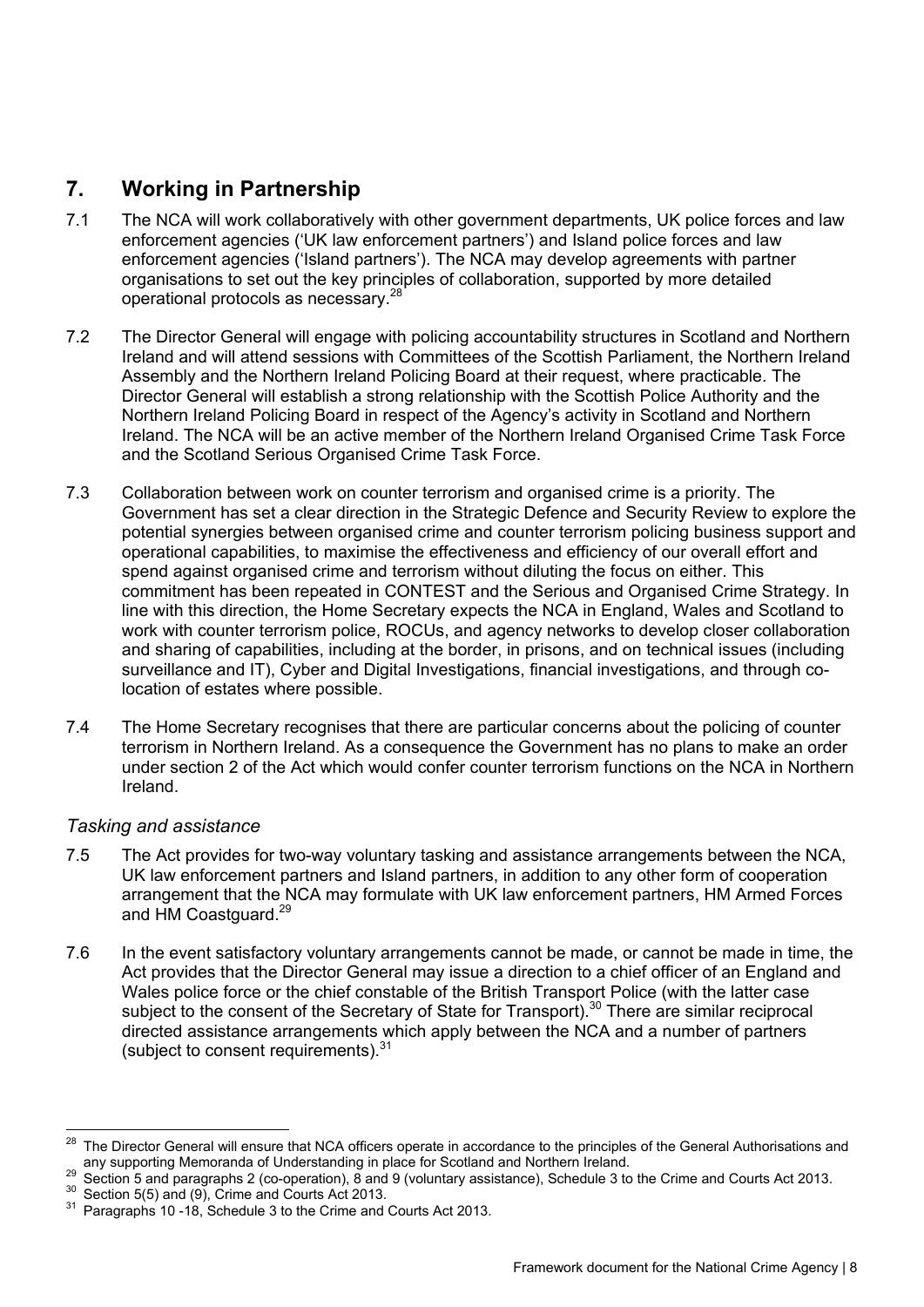- 7.7 The Director General will inform the Home Secretary in writing each time he or she issues a direction under the Act. The Director General will further inform the appropriate Police and Crime Commissioner in writing and as soon as feasible, if the direction concerns a police force in England and Wales. The Director General will explain why he or she considered it expedient for the partner to perform the task, how the direction assisted the NCA to exercise its functions, and why it was not possible to make satisfactory voluntary arrangements.
- 7.8 In the case where the Director General issues a direction for assistance to a chief officer of an England and Wales police force, the Director General will obtain the consent of the Home Secretary, which will be sought in writing - unless the operation is time critical, in which case verbal consent will be sought. The Director General will further inform the relevant Police and Crime Commissioner that a direction has been issued to the chief officer of their police force, that the appropriate consent<sup>32</sup> has been obtained, the reasons as to why the NCA has a 'special need' for assistance from their chief officer and why it was not possible to make satisfactory voluntary arrangements.33 In the case where the Director General issues a direction for assistance to other law enforcement partners, the Director General will inform the Home Secretary that the appropriate consent has been obtained.
- 7.9 The Director General will ensure the NCA's annual report $34$  includes details of any use by the NCA or UK law enforcement partners of the directed tasking and assistance powers in Part 1 of the Act.
- 7.10 The NCA's directed tasking and assistance arrangements in regard to an England and Wales police force will as a matter of policy also extend to Border Force officers or other Home Office officials who carry out border, immigration and customs related functions which are under the direction and control of the Home Secretary. These arrangements will be the subject of a separate protocol between the Home Secretary and the Director General.

## **8. Financial management**

- <span id="page-12-0"></span>8.1 As the NCA, the Home Office, the Treasury and Cabinet Office have agreed that:
	- a. in general, the NCA will have the ability to determine its own approach on corporate and financial matters without recourse to the Home Office or other departments, subject to the points below;
	- b. the NCA will have its own estimate, but in order to support the financial resilience of the organisation, this will be funded by a reduction in the overall Home Office Departmental Expenditure Limit (DEL);
	- c. the Home Office will negotiate the NCA's budget with HM Treasury, in consultation with the NCA Director General, as part of the annual Main and Supplementary Estimates processes, and at Spending Reviews;
	- d. there will be joint NCA Home Office Mid-Year Reviews of in-year NCA spend;
	- e. the Director General will be responsible for ensuring that NCA capital investments represent value for money and are affordable, in discussion with the Home Office. The Director General will seek approval from the Home Secretary for Capital investment above an agreed threshold; and

 $32$ 

<sup>&</sup>lt;sup>32</sup> Paragraph 11(3), Schedule 3 to the Crime and Courts Act 2013.<br><sup>33</sup> Paragraph 16, Schedule 3 to the Crime and Courts Act 2013.<br><sup>34</sup> See the definition of this term in Part 2, Schedule 2 to the Crime and Courts Act 201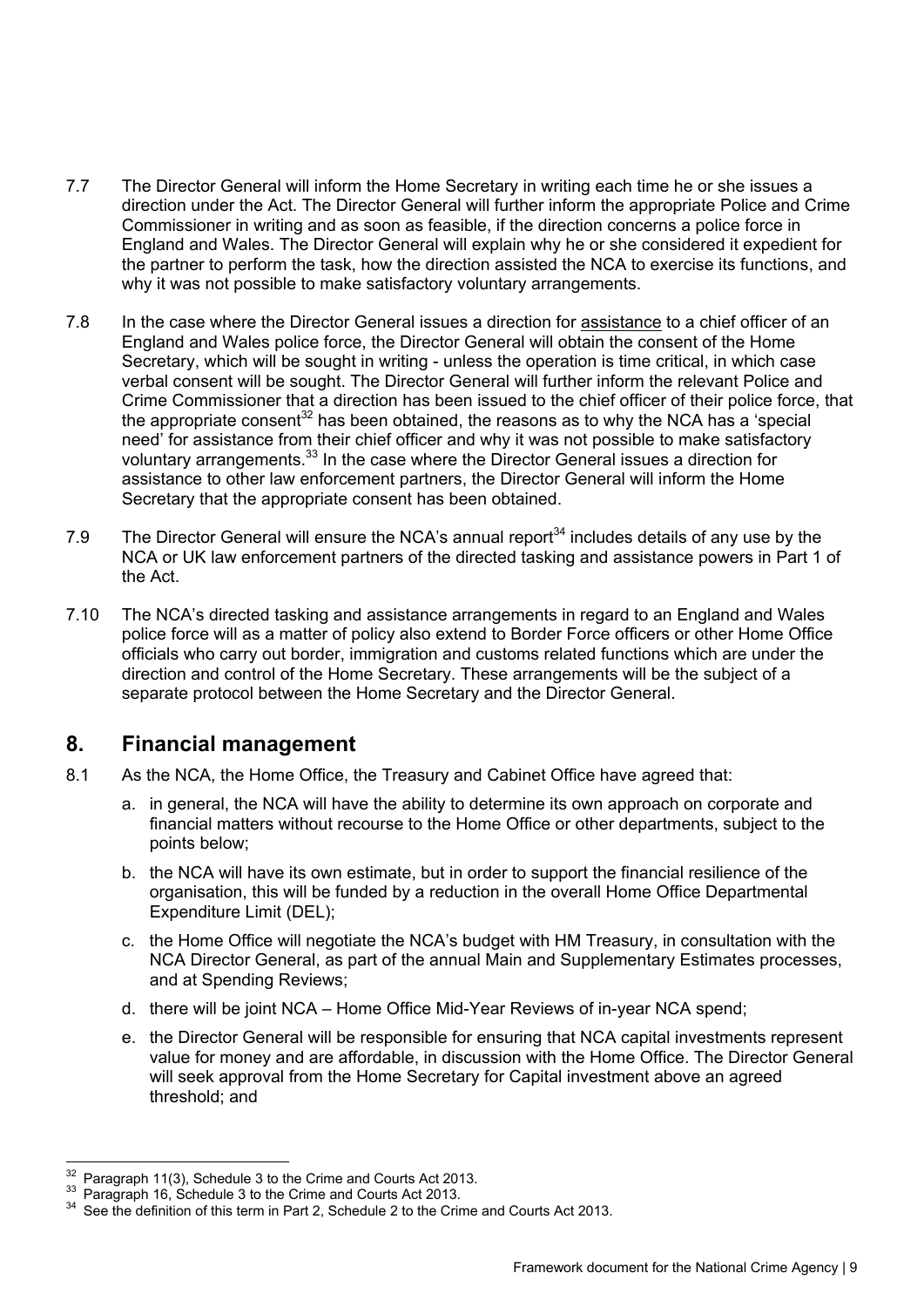- f. unless specific exemptions are provided, all cross-government guidance will apply to the NCA.
- g. the NCA is required to remain within the limits as set out in the Delegated Authority Letter.

The NCA will consult the Home Office on all significant discussions with the Treasury and/or Cabinet Office, including (but not limited to) those which could have wider financial repercussions for the Home Office. If the Director General is seeking HM Treasury approval for expenditure which "sets precedents, is novel, contentious or could cause repercussions elsewhere in the public sector",<sup>35</sup> he or she will immediately inform Home Office Ministers.

8.2 The Director General will be appointed as the Accounting Officer ('AO') for the NCA. As the AO, the Director General will be personally responsible for safeguarding the public funds for which he or she has charge; for ensuring propriety, regularity, value for money and feasibility in the handling of those public funds; and for the day-to-day operations and management of the NCA. In addition, the Director General will ensure that the NCA is managed on the basis of the standards, in terms of governance, decision-making and financial management that are set out in Managing Public Money. The Director General may delegate the day-to-day administration of his or her Accounting Officer responsibilities to a senior NCA officer (as defined in paragraph 6.1 above), but will not assign those Accounting Officer responsibilities absolutely to any other person.

The AO's accountabilities include:

- Signing the accounts and ensuring that proper records are kept relating to the accounts and that the accounts are properly prepared and presented in accordance with any directions issued by the Secretary of State or by HM Treasury;
- Preparing and signing a Governance Statement covering corporate governance, risk management and oversight of any local responsibilities, for inclusion in the annual report and accounts;
- Ensuring that effective procedures for handling complaints are established and made widely known within the Agency;
- Acting in accordance with the terms of this document, Managing Public Money and other instructions and guidance issued from time to time by the Home Office, the Treasury and the Cabinet Office; and
- Giving evidence when summoned before the Public Accounts Committee on the Agency's stewardship of public funds.

## *External Audit*

- 8.3 The Comptroller & Auditor General (C&AG) will audit the Agency's annual accounts and lay them before Parliament, together with their report. The C&AG will:
	- consult the Agency on whom the National Audit Office (NAO) or a commercial auditor shall undertake the audit(s) on his behalf, though the final decision rests with the C&AG;
	- have a right to obtain relevant documents and information including by virtue of section 25(8) of the Government Resources and Accounts Act 2000, that are held by another person in receipt of payments or grants from the Agency;
	- if asked, provide government departments and other relevant bodies with Regulatory Compliance Reports relating to the NCA and other similar reports which departments may request at the commencement of the audit and which will be compatible with the independent auditor's role.

 $\overline{a}$  $35$  Managing Public Money (July 2013), section 2.3.4.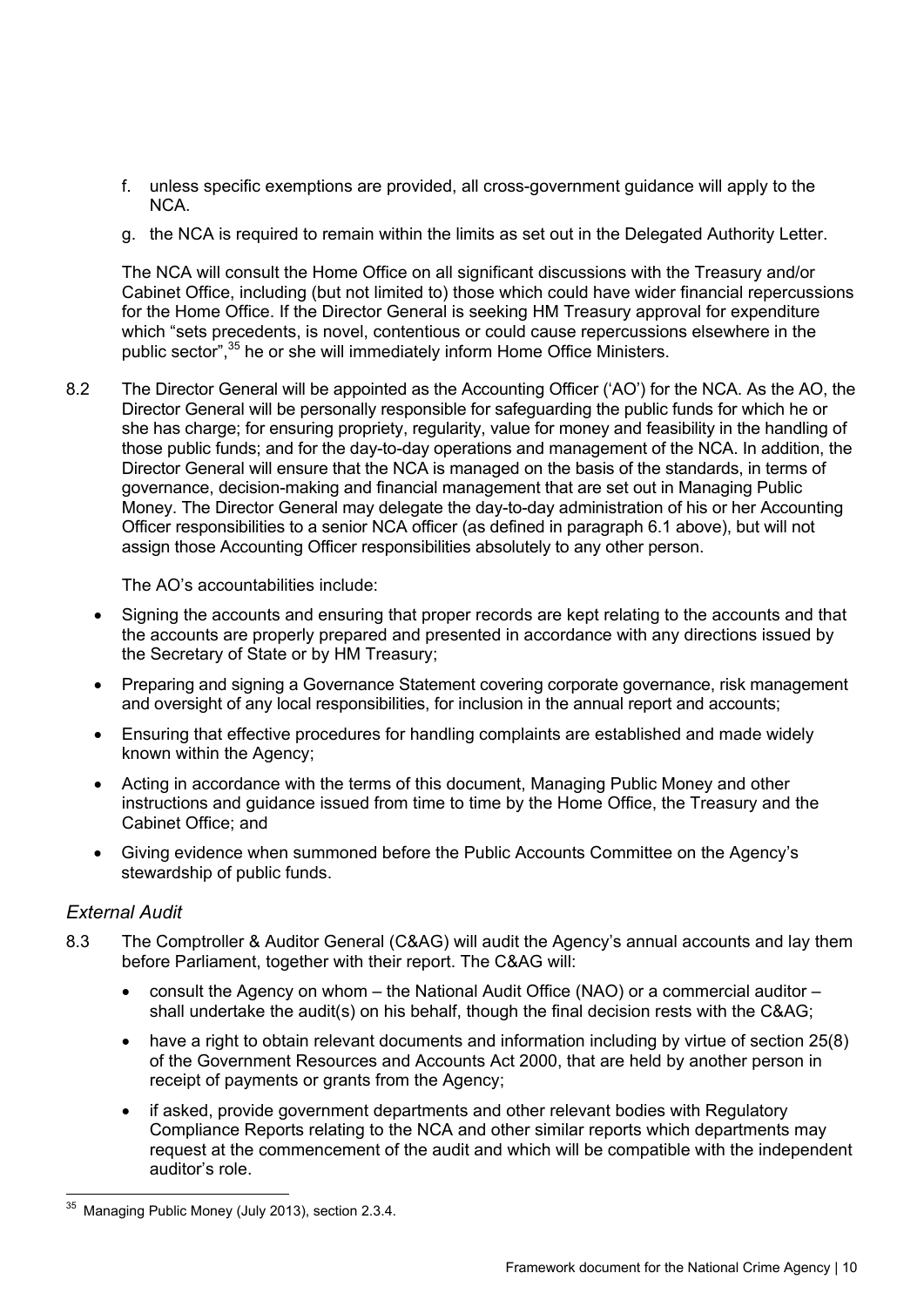8.4 The C&AG may carry out examinations into the economy, efficiency and effectiveness with which the NCA has used its resources in discharging its functions. For the purpose of these examinations, the C&AG will have a right to obtain documents and information as provided for under Section 8 of the National Audit Act (1983). In addition, the NCA will provide, in conditions to grants and contracts, for the C&AG to exercise such access to documents held by grant recipients and contractors and sub-contractors as may be required for these examinations; and will use its best endeavours to secure access for the C&AG to any other documents or information required by the C&AG which are held by other bodies.

## *Internal Audit*

- 8.5 The NCA will establish and maintain arrangements for internal audit and will consider the use of shared services in accordance with the Treasury's Public Sector Internal Audit Standards (PSIAS).36 In particular, the NCA will:
	- share its audit strategy, periodic audit plans and annual audit report, including the opinion of the NCA's Head of Internal Audit on risk management, control and governance, with the Home Office; and
	- keep a written record of any fraud and theft suffered by the NCA; produce an annual report on fraud and theft to be shared with the Home Office; and notify the Treasury of any unusual or major incidents as soon as possible.
- 8.6 The internal audit service will have a right of access to all documents, including in any cases where services are contracted out.

#### *Government funding*

- 8.7 The NCA will seek agreement from Parliament to spend or commit resources through the Estimates process. The NCA's resource funding request will be put to Parliament, for the prospective financial year. The Supply and Appropriation Act will provide the legal authority for public expenditure within the ambit of each request. Any adjustments between the Home Office and NCA baseline will be settled through the standard Supplementary Estimates process (once annually). During the year, HM Treasury will expect the NCA to operate within the control totals framework for Resource, Capital, Annual Managed Expenditure (AME) (including movement in the provision for police pensions) and for its Net Cash Requirement. HM Treasury will monitor the NCA's in-year budget spend through its monthly Online System for Central Accounting and Reporting (OSCAR) returns. The AME pension budget will sit with the NCA, but the AME control total can be revised through the standard Supplementary Estimates process with the Home Office, in the form of a budget cover transfer.
- 8.8 Requests for budget exchange into the following financial year will be coordinated by the Home Office in the discussions with HM Treasury.
- 8.9 Any income received from the devolved administrations will be shown as income and within the Estimate.
- 8.10 The NCA will participate in the Asset Recovery Incentivisation Scheme, under which a proportion of the assets recovered under the Proceeds of Crime Act (2002) are paid to law enforcement

 $\overline{a}$ <sup>36</sup> <https://www.gov.uk/government/publications/public-sector-internal-audit-standards>.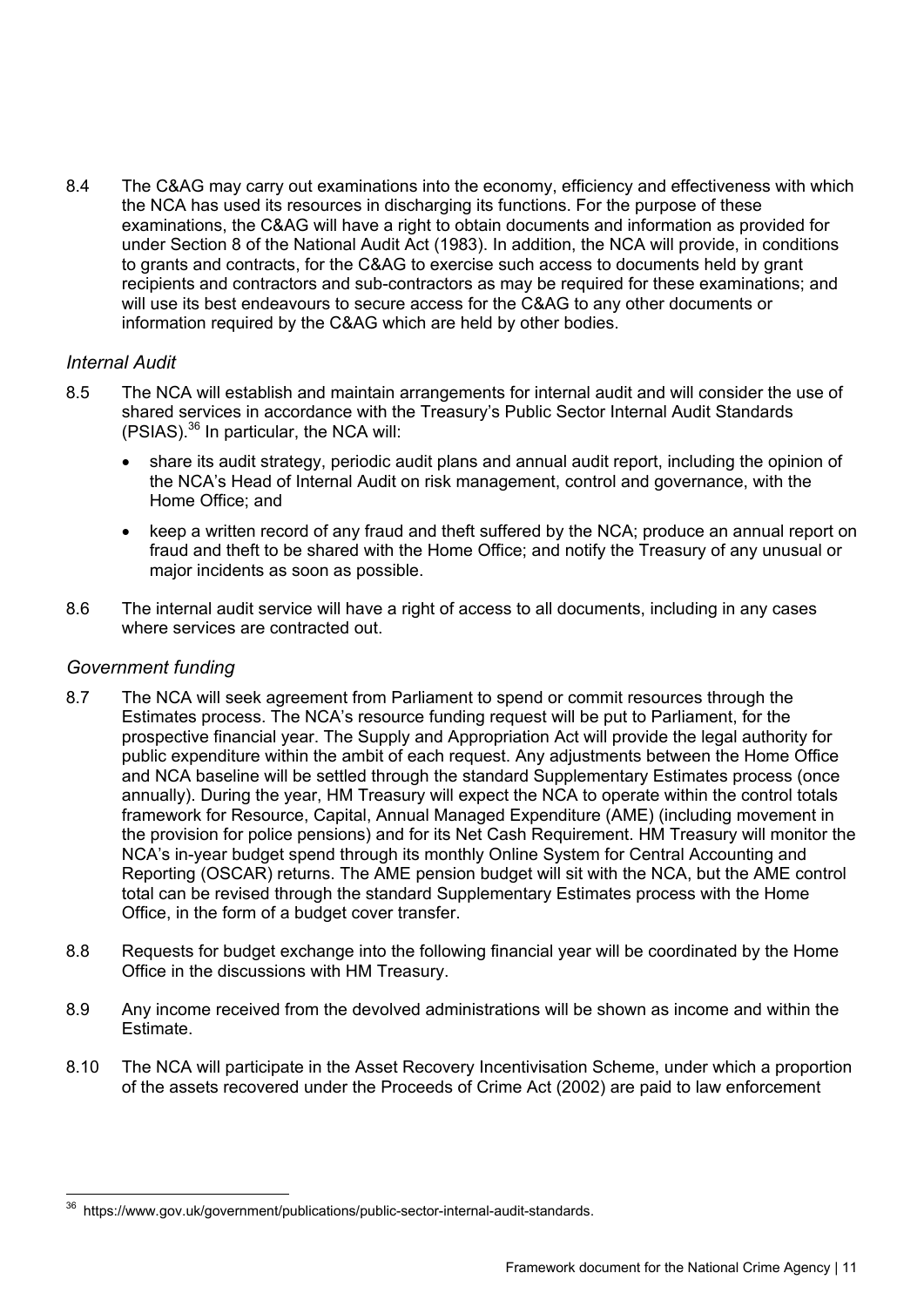bodies.<sup>3738</sup> The Home Office coordinates the process, assessing and distributing the amounts on a quarterly basis in arrears.

#### *Pay and Pensions*

- 8.11 Pay for NCA officers below the grade of NCA Deputy Director will be covered by a single pay remit approved by the Home Secretary.
- 8.12 For grades below NCA Deputy Director, the NCA Remuneration Review Body will provide independent recommendations to the Home Secretary on the pay and allowances of NCA officers designated with operational powers. For NCA officers who are not designated with operational powers, pay setting arrangements will take account of the annual Civil Service Pay Guidance issued by HM Treasury. The NCA will be responsible for funding the NCA related costs of the Remuneration Review Body via the Office of Manpower Economics.
- 8.13 The terms and conditions of NCA officers at or above the grade of NCA Deputy Director grade will be set by Cabinet Office, alongside those of other senior civil servants, in light of the recommendations of the Senior Salaries Review Body.
- 8.14 The Director General will be able to designate certain NCA posts as eligible for the Police Pension Scheme. The process for designating such posts will be agreed with HM Treasury and Cabinet Office.

#### *Fees and Charges*

8.15 The Act provides for the NCA raising fees and charging for services. Annual income projections will be reflected in the NCA estimate and the NCA will ensure that each fee is in line with full cost recovery principles in accordance with Managing Public Money. The Director General must ensure that any funds received as a result of such charges or fees are paid into the Consolidated Fund, unless the Director General has obtained the prior approval of HM Treasury to retain such funds. $39$ 

#### *Sponsorship and Donations*

8.16 Any other income, assets or other benefits-in-kind which the NCA may receive through gifts, bequests or donations from third parties will be treated in accordance with HM Treasury's Financial Reporting Manual and Cabinet Office guidance.

#### *Payment for HMIC inspections*

 $\overline{a}$ 

8.17 The NCA will pay HMIC for any relevant inspection as set out in HMIC's annual inspection programme, on a cost recovery basis, in line with HM Treasury40 principles. The cost of any additional inspections of the NCA by HMIC which are requested by the Home Secretary in-year<sup>41</sup> will be defrayed by the Home Office. The Northern Ireland Department of Justice will retain responsibility for the cost of inspections requested by them.

<sup>37</sup> Paragraph 25, Part 8, Schedule 5 to the Crime and Courts Act 2013 provides the Director General must pay to the Commissioners any money received by way of proceeds of forfeitures by the Director General in the exercise of any power of the Commissioners or by the Director General or any other NCA officer in the exercise of a customs

All sums received by the NCA in the course of, or in connection with, the exercise of its asset recovery functions under Parts<br>2, 4, 5 and 6 of the Proceeds of Crime Act 2002 will be paid to the Secretary of State.

<sup>&</sup>lt;sup>39</sup> HM Treasury has approved the NCA to charge for the Witness Intermediary Scheme; for Crime Operations Support; and training courses relating to the Proceeds of Crime and relating to CEOP. For each service, and category of service, income will be retained on the basis that the NCA will only charge on a full cost recovery basis, and there is no planned cross-<br>subsidisation between services or categories.

<sup>40</sup> Managing Public Money (July 2013).<br><sup>41</sup> Section 11(2), of the Crime and Courts Act 2013.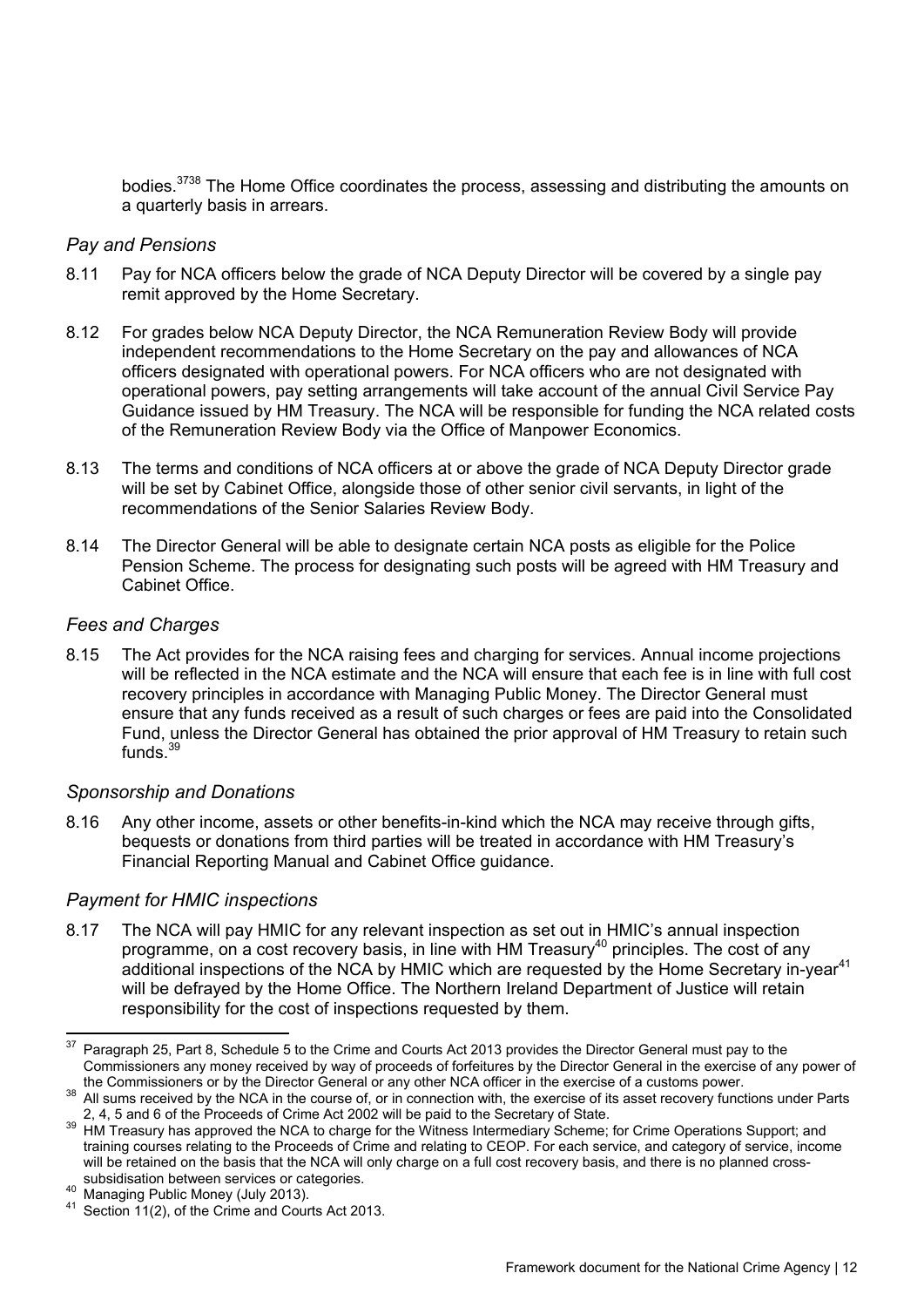## *Transition arrangements*

8.18 In the event of any change to the NCA's functions, the NCA will work with the Home Office to put in place arrangements to ensure an orderly transition, in accordance with the principles set out in Managing Public Money (annex 7).42 In particular, the Home Office will need to ensure that relevant assets and liabilities are transferred to any successor bodies, or in the event that Part 1 of the Act is repealed and no successor body is created, that they are reverted to the Secretary of State.

## **9. Transparency and information**

- <span id="page-16-0"></span>9.1 In accordance with section 6 of the Act, the Director General is under a duty to publish information about the exercise of NCA functions and other matters relating to the NCA in accordance with the requirements set out in the Annex.
- 9.2 The Director General will appoint one of the ex officio members of the Board to act as the NCA's Senior Information Risk Owner.

## *Public Information handling and complaints*

9.3 The NCA will receive and handle information, comments, suggestions and complaints from members of the public in accordance with clear procedures which will be published on the NCA's website.

## **10. Arrangements for changing the Framework Document**

- <span id="page-16-1"></span>10.1 The Framework Document and its operation will be reviewed by the Home Office in consultation with the Director General and the devolved administrations at intervals of not more than three years. The Document will also be reviewed following the appointment of a new Director General or Home Secretary.
- 10.2 The Director General may propose changes to this framework document at any time, and these will be subject to agreement by the Home Secretary in accordance with the consultation requirements set out in the Act.

## **11. Interpretation**

<span id="page-16-2"></span>11.1 The terms used in this framework document have the same meaning as set out in Part 1 of the Act and, where relevant any orders made under the Act.  $43$ 

Signed by:

March 2015 March 2015

**Home Secretary Community Community Property Property Director General Arts** 

<sup>&</sup>lt;sup>42</sup> In accordance with Managing Public Money (Annex 7)

<sup>&</sup>lt;sup>43</sup> For example, the Crime and Courts Act 2013 (National Crime Agency and Proceeds of Crime)(Northern Ireland) Order 2015.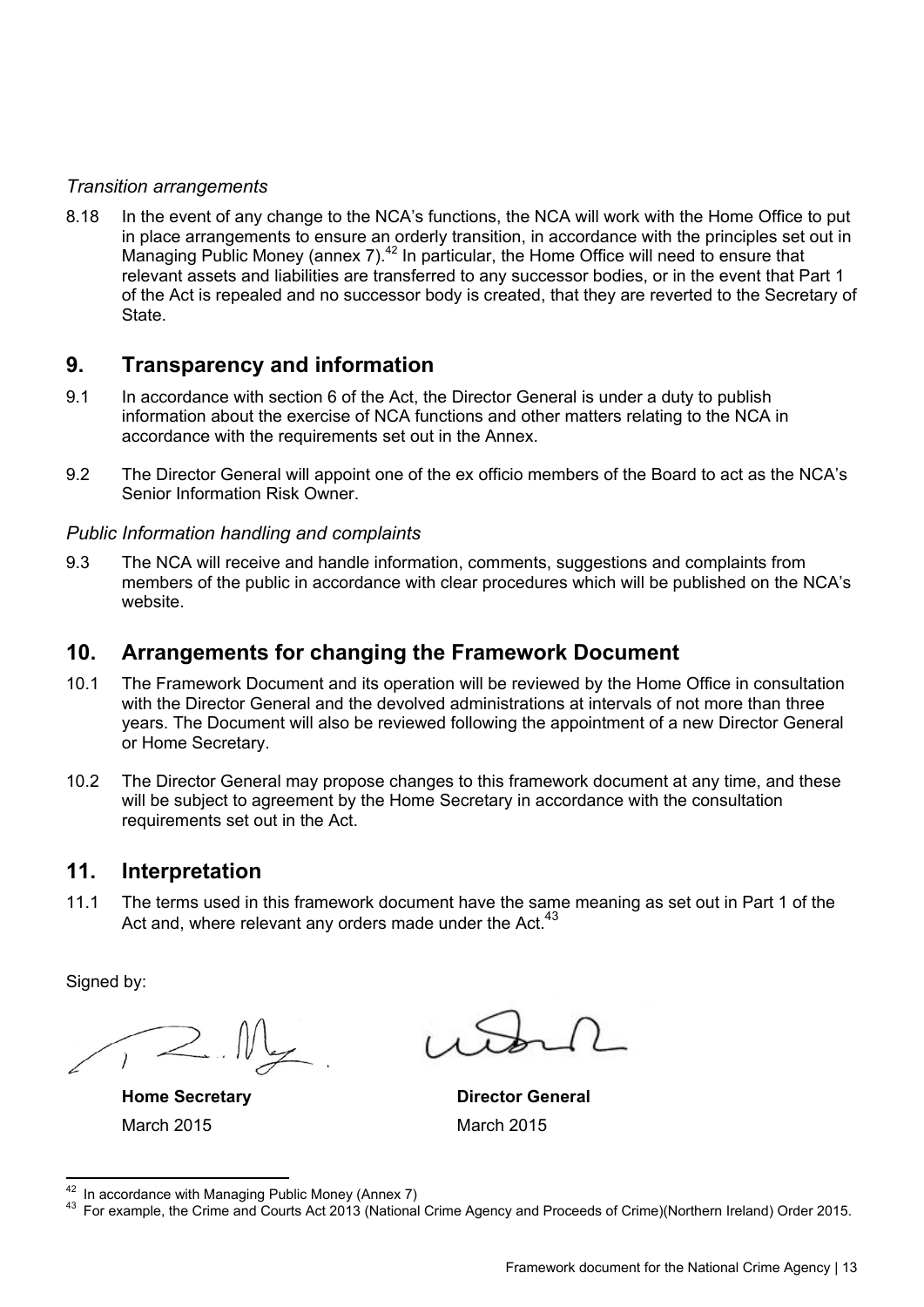# **NCA Framework Document Annex: NCA Publication Requirements**

## <span id="page-17-0"></span>**A. Introduction**

To ensure the National Crime Agency ('NCA') is an open and transparent agency, the Director General ('DG') has a statutory duty<sup>44</sup> to make arrangements for publishing information and to publish such information about the exercise of the NCA's functions and other matters relating to the NCA. This Annex imposes on the DG requirements in relation to the performance of the duty to publish, with which the DG must comply.45

## **B. Publication requirements**

The DG will publish NCA information about the exercise of the NCA functions and other matters relating to the NCA where the material falls within one or more of the following categories:

- The threat from serious and organised crime
- General information about the NCA: who leads it, what it does and how it does it
- NCA priorities and performance
- NCA spending
- Summary records of NCA Board meetings

#### **C. Exemptions**

The DG may edit, redact or decline to publish any information the publication of which he or she reasonably considers would prejudice or jeopardise, or would be likely to prejudice or jeopardise:

- $\bullet$  the discharge of the NCA's functions:  $46$
- national security;
- the health and safety of any person;
- the commercial interests of the NCA or any person; or
- may jeopardise diplomatic/international relations with foreign governments.

The DG may also decline to publish information under these arrangements if he or she considers that publication of the information is contrary to any enactment or court order, is intended for future publication, is legally professional privileged information, where disclosure would be a breach of confidence or where the information is held only in court documents.

 $44$ 

<sup>&</sup>lt;sup>44</sup> Section 6 Crime and Courts Act 2013.<br><sup>45</sup> Section 6 (2) & (3) Crime and Courts Act 2013.<br><sup>46</sup> Section 1 Crime and Courts Act 2013.